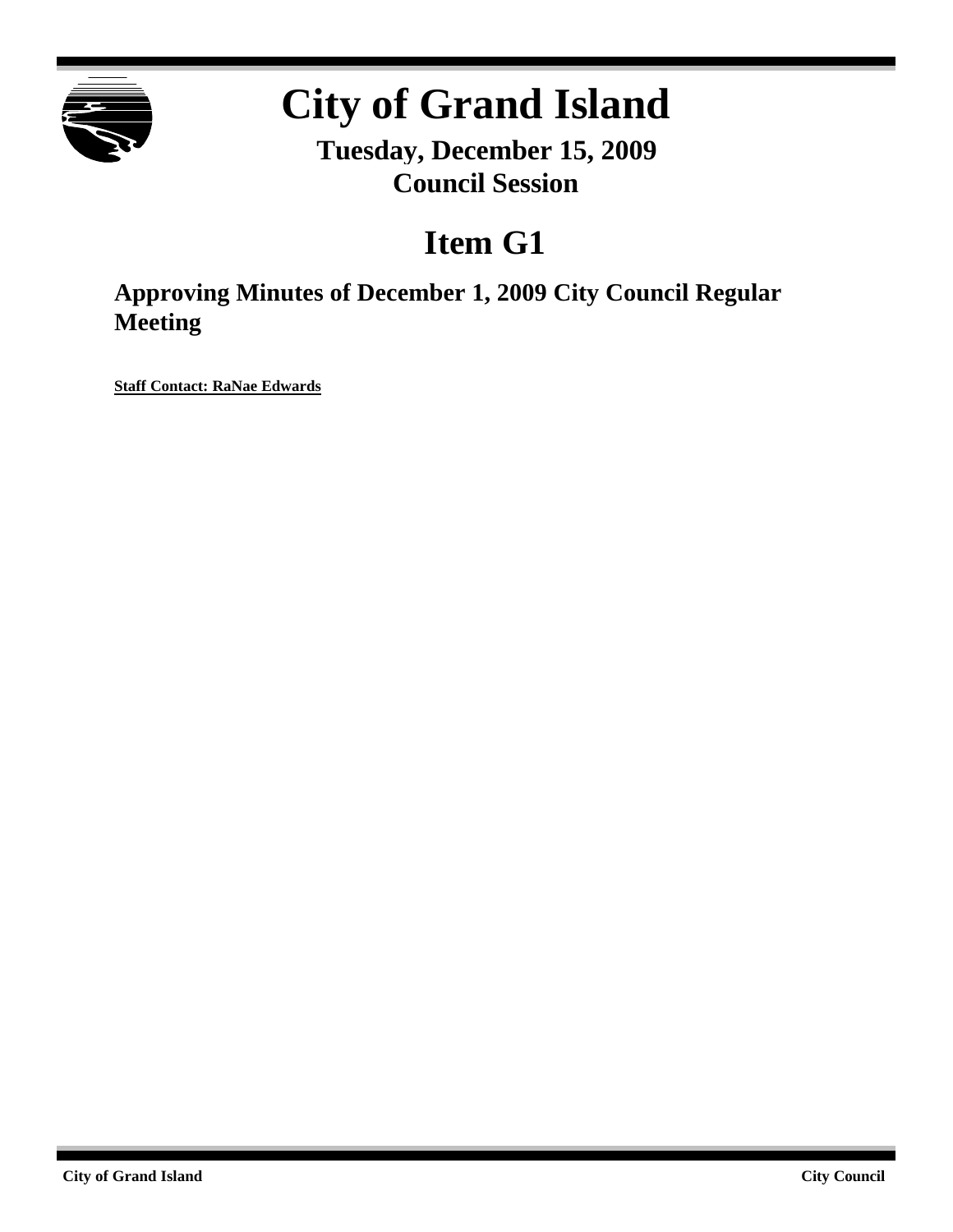#### CITY OF GRAND ISLAND, NEBRASKA

#### MINUTES OF CITY COUNCIL REGULAR MEETING December 1, 2009

Pursuant to due call and notice thereof, a Regular Meeting of the City Council of the City of Grand Island, Nebraska was conducted in the Council Chambers of City Hall, 100 East First Street, on December 1, 2009. Notice of the meeting was given in *The Grand Island Independent* on November 25, 2009.

Mayor Hornady called the meeting to order at 7:00 p.m. The following City Councilmember's were present: Meyer, Niemann, Gilbert, Haase, Carney, Dugan, Ramsey, Nickerson, Zapata, and Gericke. The following City Officials were present: City Administrator Jeff Pederson, City Clerk RaNae Edwards, Finance Director Mary Lou Brown, City Attorney Dale Shotkoski, and Public Works Director Steve Riehle.

#### INVOCATION was given by Mayor Hornady followed by the PLEDGE OF ALLEGIANCE.

MAYOR COMMUNICATION: Mayor Hornady introduced Community Youth Council members Miranda Baxter, Audie Aguilar, and Danielle Jim. Mayor Hornady commented on the Tree Lighting Ceremony and the City Singers held earlier this evening. These events would be on GITV.

#### SPECIAL ITEMS:

ELECTION OF CITY COUNCIL PRESIDENT: Mayor Hornady reported that the City Council was required to elect one Councilmember to the office of Council President for a term of one year and that the Council President automatically assumed the duties of the Mayor in the event that the Mayor was absent or otherwise unable to fulfill her duties. Councilmember Haase nominated Councilmember Peg Gilbert. Councilmember Dugan nominated Councilmember Bob Meyer. Councilmember Carney nominated Councilmember John Gericke.

City Clerk RaNae Edwards called for the first ballot. It was reported that Councilmember Gilbert had received 4 votes, Councilmember Meyer had received 3 votes, and Councilmember Gericke had received 3 votes. On second ballot it was reported that Councilmember Gilbert had received 4 votes, Councilmember Meyer had received 3 votes, and Councilmember Gericke had received 3 votes.

Councilmember Meyer removed his name from the nominations.

City Clerk RaNae Edwards called for the third ballot. It was reported that Councilmember Gilbert had received 6 votes and Councilmember Gericke had received 4 votes. Mayor Hornady declared Councilmember Peg Gilbert the new Council President for 2010.

Motion by Haase, second by Ramsey, carried unanimously to make the vote a unanimous one for Councilmember Peg Gilbert as City Council President. Upon roll call vote, all voted aye. Motion adopted.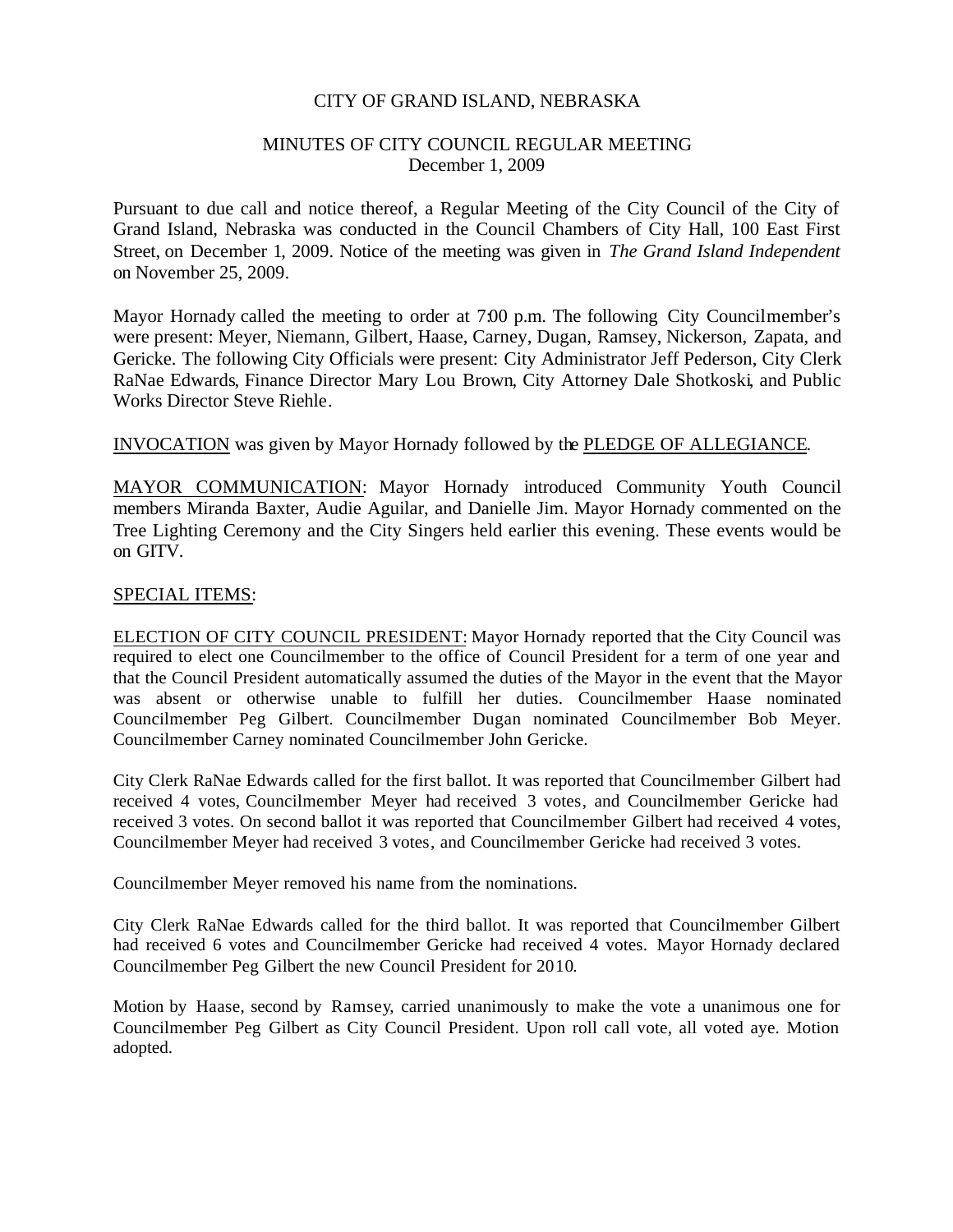CONSENT AGENDA: Consent Agenda items G3, G5, and G-6 were removed for further discussion. Motion by Zapata, second by Nickerson to approve the Consent Agenda excluding items G-3, G-5 and G-6. Upon roll call vote, all voted aye. Motion adopted.

Approving Minutes of November 24, 2009 City Council Regular Meeting.

Approving Appointment of Julie Connelly and the Re-Appointment of Karen Bredthauer to the Regional Planning Commission.

#2009-307 – Approving Locomotive Lease Agreement with Diesel Locomotive Company, LLC of New Richmond, Wisconsin for an Estimated Total Rental Cost of \$5,000.00.

#2009-310 – Approving Supplemental Agreement No. 1 with the Nebraska Department of Roads for South Locust Street for Northbound Roadway Construction.

Approving Appointment of Steve Kunzman to the Central District Health Board. Councilmember Haase commented on the work done by Ann Marsh on the Health Board and thanked her and stated he looked forward to working with Steve Kunzman who would replace her.

Motion by Haase, second by Carney to approve the appointment of Steve Kunzman to the Central District Health Board. Upon roll call vote, all voted aye. Motion adopted.

#2009-308 – Approving Purchase of Sixteen (16) Dell Computers for Police Department from State Bid Contract Bid with Dell Computers in an Amount of \$23,178.24. Discussion was held concerning the state bid contract and more clarification of the specifications. Finance Director Mary Lou Brown stated she would look on-line for the specifications and get back with council. Police Chief Steve Lamken referred questions to the IT department.

Motion by Zapata, second by Gericke to approve Resolution #2009-308. Upon roll call vote, Councilmember's Carney, Ramsey, Zapata, Nickerson, and Gericke voted aye. Councilmember's Meyer, Niemann, Gilbert, Haase, and Dugan voted no. Mayor Hornady voted no to break the tie. Motion failed.

#2009-309 – Approving Purchase of Seven (7) 2010 Ford Crown Victoria Police Vehicles from State Bid Contract Bid with Tinchner Ford of Plattsmouth, Nebraska in an Amount of \$138,011.00. Discussion was held concerning the depreciation and driving the cars an extra year. Police Chief Steve Lamken stated they had a small fleet and needed every car and the older the car the more maintenance. Currently they had minimal down time due to maintenance.

Motion by Haase, second by Carney to approve Resolution #2009-309. Upon roll call vote, all voted aye. Motion adopted.

### PAYMENT OF CLAIMS:

Motion by Dugan, second by Ramsey to approve the Claims for the period of November 25, 2009 through December 1, 2009, for a total amount of \$1,336,682.42. Unanimously approved.